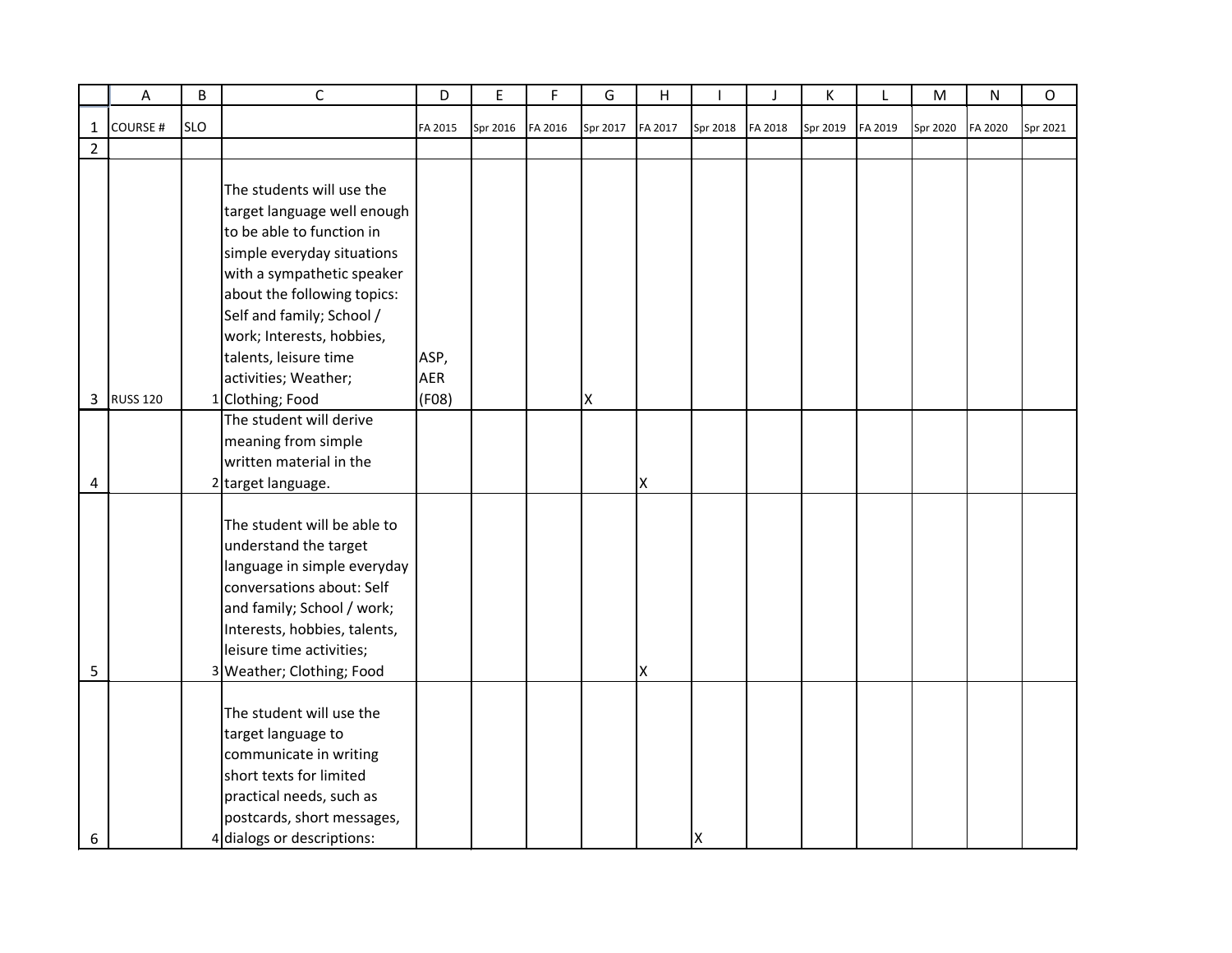|                 | A                  | $\sf B$ | $\mathsf{C}$                   | D | E | F | G | H | J | К | Г | M                       | $\mathsf{N}$ | $\mathsf{O}$ |
|-----------------|--------------------|---------|--------------------------------|---|---|---|---|---|---|---|---|-------------------------|--------------|--------------|
|                 |                    |         |                                |   |   |   |   |   |   |   |   |                         |              |              |
|                 |                    |         |                                |   |   |   |   |   |   |   |   |                         |              |              |
|                 |                    |         |                                |   |   |   |   |   |   |   |   |                         |              |              |
|                 |                    |         | The student will be able to    |   |   |   |   |   |   |   |   |                         |              |              |
|                 |                    |         | compare and contrast           |   |   |   |   |   |   |   |   |                         |              |              |
|                 |                    |         | Russian culture to his or her  |   |   |   |   |   |   |   |   |                         |              |              |
|                 |                    |         | own culture. The student       |   |   |   |   |   |   |   |   |                         |              |              |
|                 |                    |         | will demonstrate the ability   |   |   |   |   |   |   |   |   |                         |              |              |
|                 |                    |         | to interact effectively within |   |   |   |   |   |   |   |   |                         |              |              |
|                 |                    |         | and across cultures and        |   |   |   |   |   |   |   |   |                         |              |              |
|                 |                    |         | apply this skill to one's own  |   |   |   |   |   |   |   |   |                         |              |              |
|                 |                    |         | cultural adjustment by         |   |   |   |   |   |   |   |   |                         |              |              |
| $\overline{7}$  |                    |         | 5 communicating effectively.   |   |   |   |   |   | X |   |   |                         |              |              |
| 8               |                    |         |                                |   |   |   |   |   |   | X |   |                         |              |              |
|                 |                    |         | Students have to read and      |   |   |   |   |   |   |   |   |                         |              |              |
| 9               | <b>RUSS 121</b>    |         | $1$ understand the text.       |   |   |   |   |   |   |   | X |                         |              |              |
|                 |                    |         |                                |   |   |   |   |   |   |   |   |                         |              |              |
|                 |                    |         | Comprehend a written           |   |   |   |   |   |   |   |   |                         |              |              |
| 10              |                    |         | 2 sample of Russian article.   |   |   |   |   |   |   |   |   | X                       |              |              |
| $\overline{11}$ |                    |         |                                |   |   |   |   |   |   |   |   | $\overline{\mathsf{x}}$ |              |              |
|                 |                    |         |                                |   |   |   |   |   |   |   |   |                         |              |              |
|                 |                    |         | Be familiar with working       |   |   |   |   |   |   |   |   |                         |              |              |
|                 | <b>RUSS 196 A-</b> |         | together with people from      |   |   |   |   |   |   |   |   |                         |              |              |
| 12 D            |                    |         | 1 Russian speaking countries.  |   |   |   |   |   |   |   |   | X                       |              |              |
|                 |                    |         |                                |   |   |   |   |   |   |   |   |                         |              |              |
|                 |                    |         | Understand a variety of        |   |   |   |   |   |   |   |   |                         |              |              |
|                 |                    |         | Russian speakers in different  |   |   |   |   |   |   |   |   |                         |              |              |
|                 |                    |         | situations and apply           |   |   |   |   |   |   |   |   |                         |              |              |
| 13              |                    |         | 2 classroom knowledge.         |   |   |   |   |   |   |   |   | X                       |              |              |
|                 |                    |         | Be able to speak the           |   |   |   |   |   |   |   |   |                         |              |              |
|                 |                    |         | language intelligibly with     |   |   |   |   |   |   |   |   |                         |              |              |
|                 |                    |         | greater fluency, accuracy,     |   |   |   |   |   |   |   |   |                         |              |              |
|                 |                    |         | and increasingly extensive     |   |   |   |   |   |   |   |   |                         |              |              |
| 14              |                    |         | 3 vocabulary.                  |   |   |   |   |   |   |   |   | ΙX                      |              |              |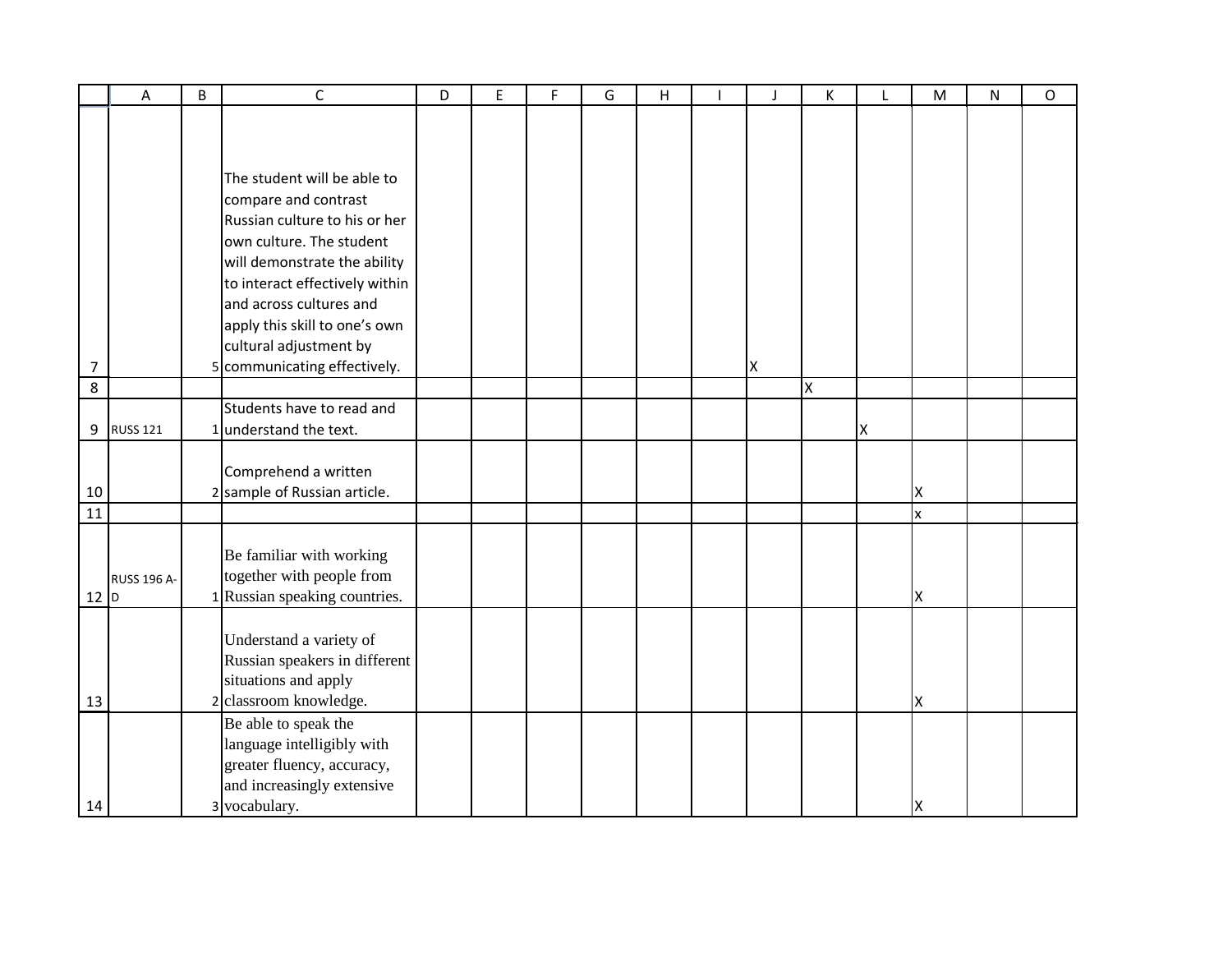|    | A           | B | C                                                                                                                                        | D | E | F | G | H | $\mathbf{I}$ | К | L | M | $\mathsf{N}$ | O |
|----|-------------|---|------------------------------------------------------------------------------------------------------------------------------------------|---|---|---|---|---|--------------|---|---|---|--------------|---|
| 15 |             |   | Be able to use the language<br>more spontaneously and with<br>4 greater self-esteem.                                                     |   |   |   |   |   |              |   |   | Χ |              |   |
| 16 |             |   | Be more comfortable with<br>work ethics, customs, and<br>5 mentality of Russian natives.                                                 |   |   |   |   |   |              |   |   | Χ |              |   |
| 17 |             |   | Have strengthened the<br>resume/employability in this<br>6 specific field.                                                               |   |   |   |   |   |              |   |   | Χ |              |   |
| 18 |             |   | Have developed better<br>7 community awareness.                                                                                          |   |   |   |   |   |              |   |   | Χ |              |   |
| 19 |             |   |                                                                                                                                          |   |   |   |   |   |              |   |   |   | X            |   |
|    | 20 RUSS 199 |   | Complete individual study,<br>research, or projects in<br>1 education                                                                    |   |   |   |   |   |              |   |   |   | х            |   |
| 21 |             |   | Participate in conference<br>sessions with the instructor<br>$2$ of record                                                               |   |   |   |   |   |              |   |   |   | X            |   |
| 22 |             |   | Develop the skills necessary<br>to work independently<br>(including self-monitoring,<br>time management, and<br>3 resource acquisition). |   |   |   |   |   |              |   |   |   | Χ            |   |
| 23 |             |   |                                                                                                                                          |   |   |   |   |   |              |   |   |   |              |   |
|    | 24 RUSS 220 |   | Students will have to read<br>and understand in<br>1 intermediate-high level.                                                            |   |   |   |   |   |              |   |   |   |              | X |
| 25 |             |   |                                                                                                                                          |   |   |   |   |   |              |   |   |   |              |   |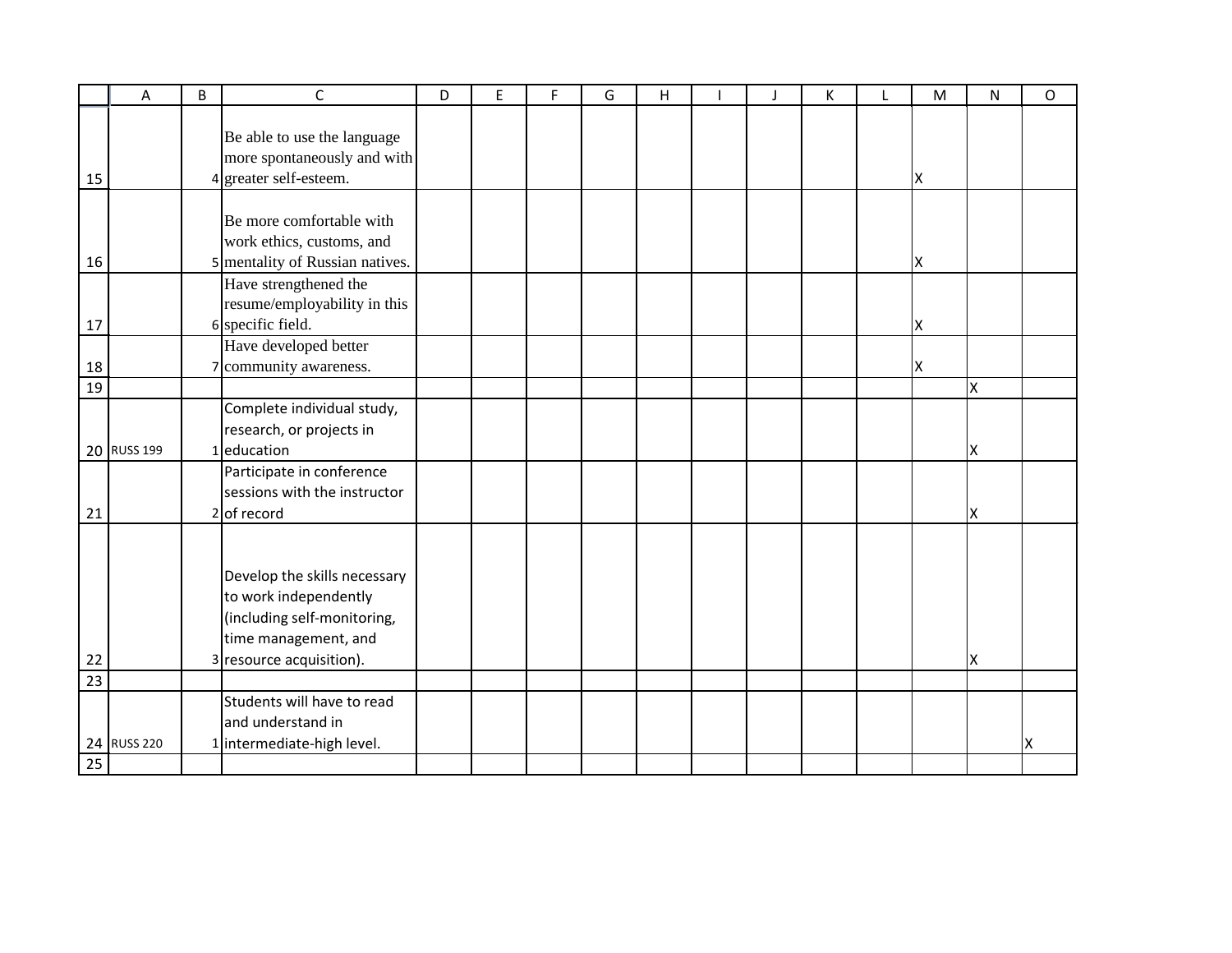|    | A           | B | $\mathsf{C}$                                                                                                                                                                     | D | E | F. | G | H |  | К | M | ${\sf N}$ | $\mathsf{O}$ |
|----|-------------|---|----------------------------------------------------------------------------------------------------------------------------------------------------------------------------------|---|---|----|---|---|--|---|---|-----------|--------------|
|    | 26 RUSS 221 |   | Listening Comprehension:<br>Comprehend word and<br>phrases from simple<br>questions and statements,<br>high frequency commands<br>I and courtesy formula.                        |   |   |    |   |   |  |   |   |           | X            |
| 27 |             |   | Reading Comprehension:<br>Derive meaning from basic<br>authentic written materials<br>including menus and other<br>2 simple informational texts.                                 |   |   |    |   |   |  |   |   | х         |              |
| 28 |             |   | Writing: Produce basic<br>comprehensible writing<br>samples, such as simple<br>messages, letters, notes,<br>postcards etc with generally<br>correct spelling and<br>3 structure. |   |   |    |   |   |  |   | Χ |           |              |
| 29 |             |   | Speaking: Conduct basic<br>communicative exchanges,<br>i.e. questions and<br>statements, using<br>vocabulary centered on<br>basic objects, places, and<br>4 everyday activities. |   |   |    |   |   |  |   |   |           |              |